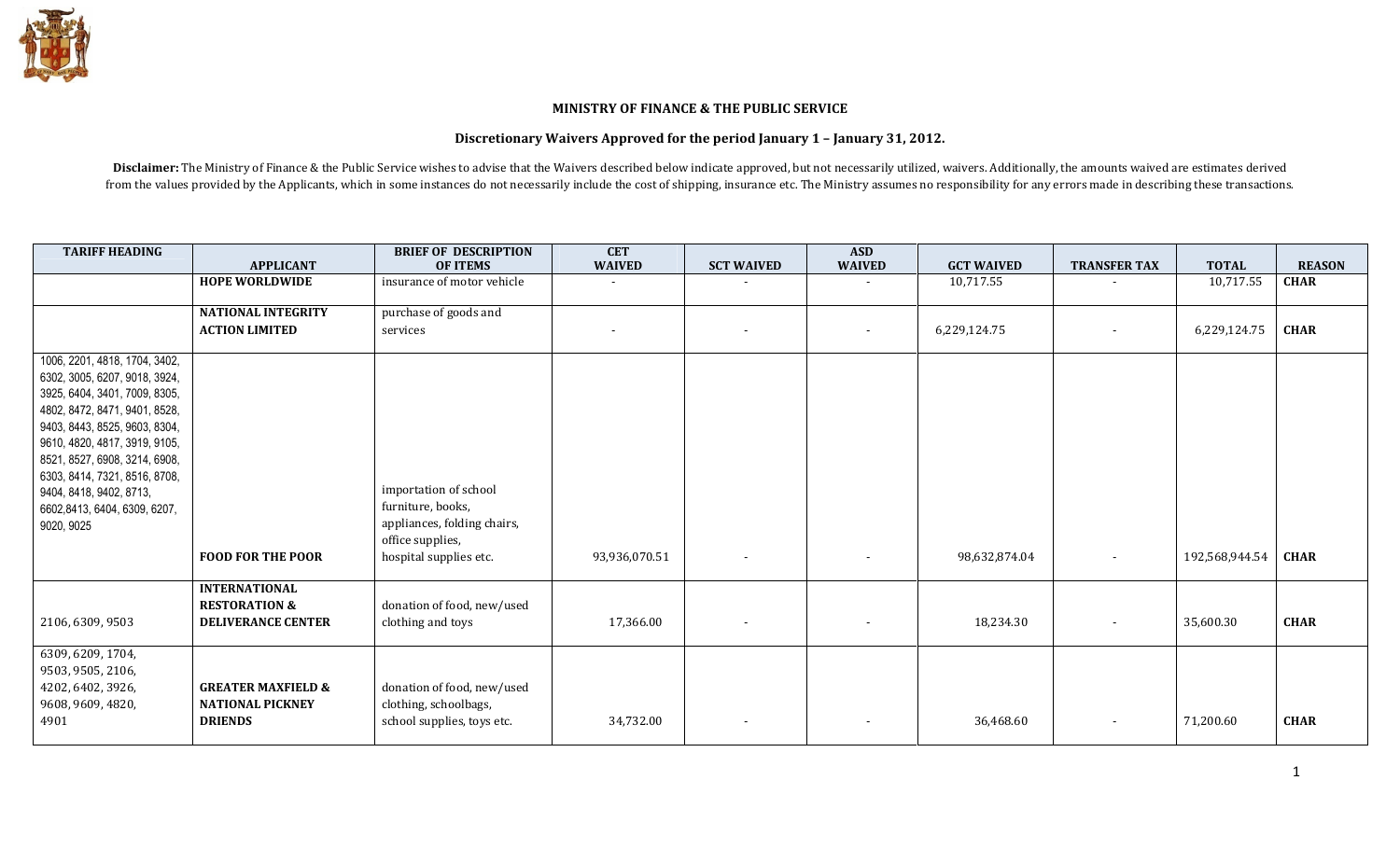| <b>TARIFF HEADING</b> | <b>APPLICANT</b>                                              | <b>BRIEF OF DESCRIPTION</b><br><b>OF ITEMS</b>    | <b>CET</b><br><b>WAIVED</b> | <b>SCT WAIVED</b>        | <b>ASD</b><br><b>WAIVED</b> | <b>GCT WAIVED</b>        | <b>TRANSFER TAX</b> | <b>TOTAL</b>  | <b>REASON</b>     |
|-----------------------|---------------------------------------------------------------|---------------------------------------------------|-----------------------------|--------------------------|-----------------------------|--------------------------|---------------------|---------------|-------------------|
| 6209                  | <b>LITTLE LONDON NEW</b><br><b>TESTAMENT CHURCH OF</b><br>GOD | speaker boxes, mixer board<br>and accessories     | 49,718.86                   |                          |                             | 52,204.80                |                     | 101,923.66    | <b>CHAR</b>       |
| 9007                  | <b>RIDGEMOUNT UNITED</b><br><b>CHURCH</b>                     | multimedia projector and<br>accessories           | 52,306.39                   |                          |                             | 54,921.71                |                     | 107,228.10    | <b>CHAR</b>       |
|                       | <b>DIOCESE OF JAMAICA AND</b><br>THE CAYMAN ISLANDS           | local purchase of keyboard<br>and accessories     | $\sim$                      | $\overline{\phantom{a}}$ | $\blacksquare$              | 20,863.28                | $\sim$              | 20,863.28     | <b>CHAR</b>       |
|                       | <b>BETANY FELLOWSHIP</b>                                      | local purchase of electronic<br>equipment         |                             |                          | $\blacksquare$              | 30,855.76                |                     | 30,855.76     | <b>CHAR</b>       |
| 2532                  | <b>BOUYGUES TRAVAUX</b><br><b>PUBLICS</b>                     | importation of 6,000 tons slag<br>cement          | 14,688,252.00               |                          | $\overline{\phantom{a}}$    | 15,422,664.60            |                     | 30,110,916.60 | <b>GOV/CON</b>    |
|                       | <b>NATIONAL LAND AGENCY</b>                                   | retransfer of lots 101 & 102<br>Hopewell          |                             |                          | $\blacksquare$              | $\overline{\phantom{a}}$ | 180,815.00          | 180,815.00    | <b>GOV/INSTI</b>  |
| 8911                  | <b>MAJOR DIONNE SINCLAIR</b>                                  | importation of personal<br>effects                | 123,220.00                  |                          |                             | 129,381.00               |                     | 252,601.00    | <b>OTHER</b>      |
| 8703                  | <b>DOUGLAS VAZ</b>                                            | 2012 Honda CRV                                    |                             | 546,380.65               | $\overline{\phantom{a}}$    | 573,699.69               | $\sim$              | 1,120,080.34  | <b>OTHER</b>      |
| 0202                  | <b>TASTEE LIMITED</b>                                         | importation of 190,000lbs of<br>beef<br>trimmings | 2,442,745.99                |                          | 2,381,665.13                | $\overline{\phantom{a}}$ |                     | 4,824,411.12  | <b>OTHER/AGRI</b> |
| 0202                  | <b>CHAS E. RAMSON</b>                                         | importation of beef cuts and<br>fish products     | 7,836,520.98                |                          | 7,640,568.77                |                          |                     | 15,477,089.75 | <b>OTHER/AGRI</b> |
| 0202                  | <b>CARIBBEAN PRODUCERS</b><br><b>LIMITED</b>                  | Importation of beef cuts                          | 4,560,596.42                |                          | 4,446,558.71                |                          |                     | 9,007,155.13  | OTHER/AGRI        |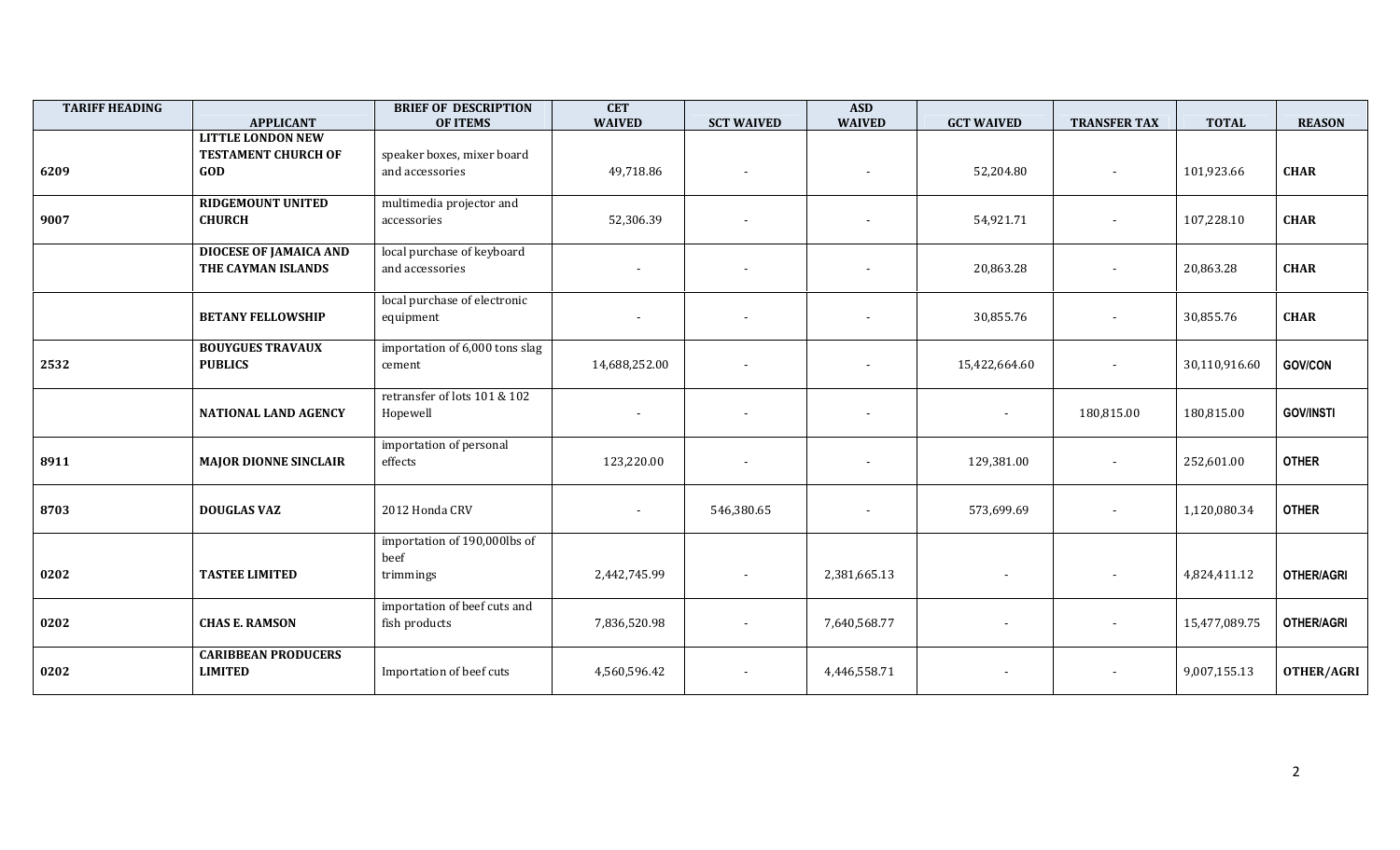| <b>TARIFF HEADING</b>                          | <b>APPLICANT</b>                               | <b>BRIEF OF DESCRIPTION</b><br><b>OF ITEMS</b>    | <b>CET</b><br><b>WAIVED</b> | <b>SCT WAIVED</b>        | <b>ASD</b><br><b>WAIVED</b> | <b>GCT WAIVED</b>        | <b>TRANSFER TAX</b>      | <b>TOTAL</b> | <b>REASON</b>     |
|------------------------------------------------|------------------------------------------------|---------------------------------------------------|-----------------------------|--------------------------|-----------------------------|--------------------------|--------------------------|--------------|-------------------|
| 0713                                           | <b>BRANLUE IMPORTS LIMITED</b>                 | importation of one 20ft<br>container of red peas  | 544,813.61                  |                          | 523,021.06                  | $\overline{\phantom{a}}$ |                          | 1,067,834.67 | <b>OTHER/AGRI</b> |
| 0713                                           | <b>RIOMAR LIMITED</b>                          | importation of two 20ft<br>containers of red peas | 1,106,957.22                |                          | 1,062,678.93                |                          |                          | 2,169,636.14 | <b>OTHER/AGRI</b> |
| 0713                                           | <b>SPANISH GRAIN STORE</b>                     | importation of two 20ft<br>containers of red peas | 1,811,544.76                | $\overline{\phantom{a}}$ | 1,739,082.97                |                          |                          | 3,550,627.73 | <b>OTHER/AGRI</b> |
| 0713                                           | <b>KESTREL DISTRIBUTORS</b><br><b>LIMITED</b>  | importation of one 20ft<br>container of red peas  | 507,595.70                  | $\blacksquare$           | 487,291.87                  |                          | $\overline{\phantom{a}}$ | 994,887.57   | <b>OTHER/AGRI</b> |
| 0713                                           | <b>SOUTH WEST IMPORTERS</b><br><b>LIMITED</b>  | importation of one 20ft<br>container of red peas  | 667,205.00                  |                          | 640,516.80                  |                          |                          | 1,307,721.80 | <b>OTHER/AGRI</b> |
| 0713                                           | PAYZIM LIMITED                                 | importation of one 20ft<br>container of red peas  | 651,225.00                  |                          | 625,176.00                  |                          |                          | 1,276,401.00 | <b>OTHER/AGRI</b> |
| 0713                                           | <b>MASTER MAC ENTERPRISE</b><br><b>LIMITED</b> | importation of one 20ft<br>container of red peas  | 501,777.60                  |                          | 481,706.50                  |                          |                          | 983,484.09   | <b>OTHER/AGRI</b> |
| 0713                                           | <b>LILLAN LIMITED</b>                          | importation of one 20ft<br>container of red peas  | 515,006.75                  |                          | 494,406.48                  |                          | $\overline{\phantom{a}}$ | 1,009,413.23 | <b>OTHER/AGRI</b> |
| 9403                                           | <b>MEDTRONIC</b>                               | importation of promotional<br>item                | 24,262.00                   |                          |                             | 25,475.10                |                          | 49,737.10    | <b>OTHER/TOUR</b> |
| 9004, 4202, 4421,<br>709, 3926, 5209,<br>6307, | EBY-BROWN/MAUI JIM<br><b>SUNGLASSES</b>        | importation of promotional<br>item                | 805,059.08                  |                          |                             | 845,312.04               |                          | 1,650,371.12 | <b>OTHER/TOUR</b> |
| 4202, 3926, 6911                               | <b>ABC SUPPLY SW INCENTIVE</b>                 | importation of promotional<br>item                | 230,489.00                  |                          |                             | 242,013.45               |                          | 472,502.45   | <b>OTHER/TOUR</b> |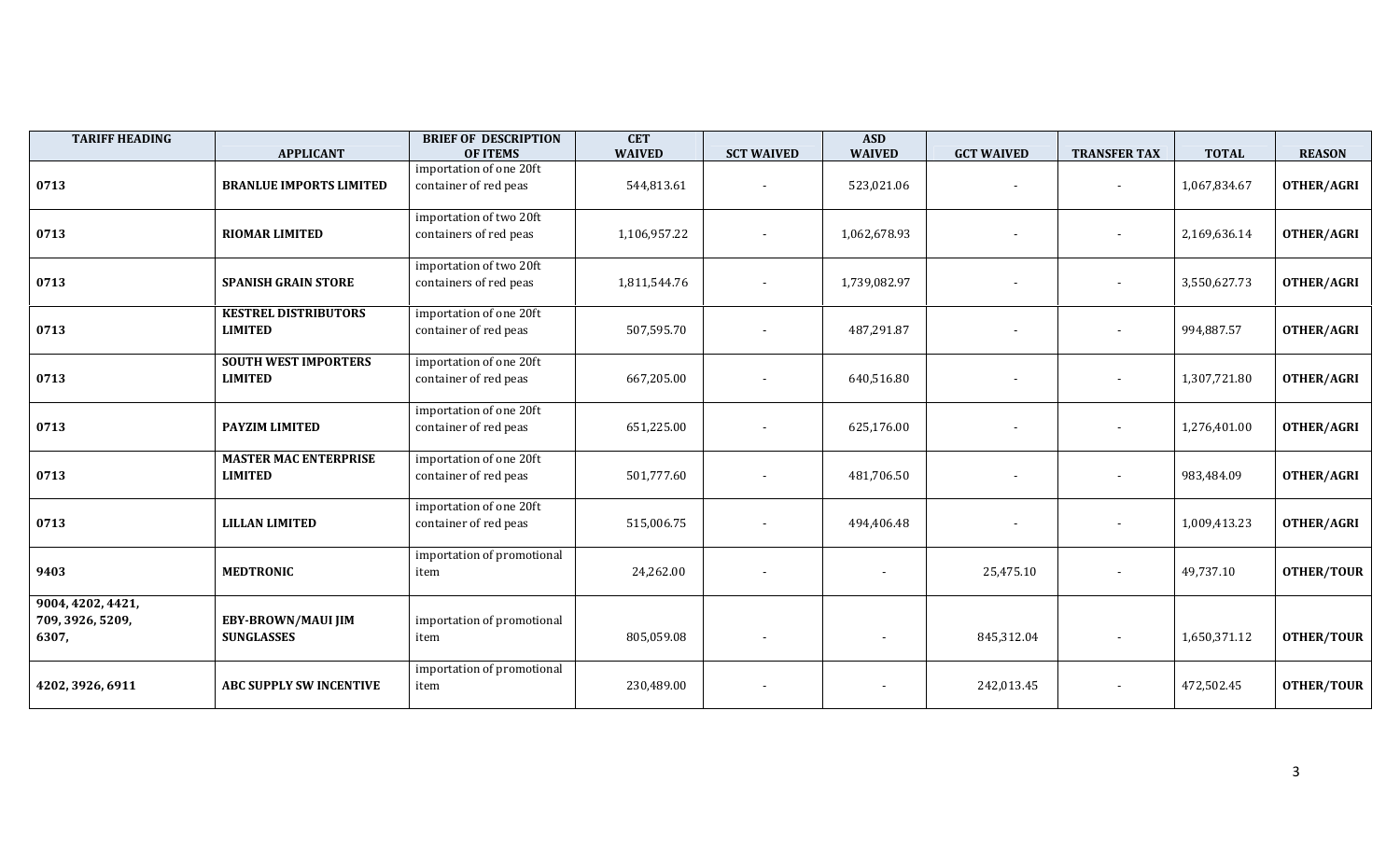| <b>TARIFF HEADING</b> | <b>APPLICANT</b>                              | <b>BRIEF OF DESCRIPTION</b><br><b>OF ITEMS</b>                                  | <b>CET</b><br><b>WAIVED</b> | <b>SCT WAIVED</b>        | <b>ASD</b><br><b>WAIVED</b> | <b>GCT WAIVED</b> | <b>TRANSFER TAX</b> | <b>TOTAL</b>   | <b>REASON</b>  |
|-----------------------|-----------------------------------------------|---------------------------------------------------------------------------------|-----------------------------|--------------------------|-----------------------------|-------------------|---------------------|----------------|----------------|
|                       | UNIVERSITY COLLEGE OF THE<br><b>CARIBBEAN</b> | importation of material and<br>equipment                                        | 28,138,880.36               | $\overline{\phantom{0}}$ |                             | 29,545,824.37     |                     | 57,684,704.73  | <b>SCHOOL</b>  |
| 8703, 8704            | UNIVERSITY OF TECHNOLOGY                      | purchase of 2012 Suzuki<br>Grand Vitara;<br>purchase of 2011<br>Mitsubishi Fuso | 749,617.46                  | 899,540.95               |                             | 944,518.00        |                     | 2,593,676.40   | <b>SCHOOL</b>  |
| <b>TOTAL</b>          |                                               |                                                                                 | 159,995,962.68              | 1,445,921.60             | 20,522,673.21               | 152,815,153.03    | 180,815.00          | 334,960,525.52 | 159,995,962.68 |